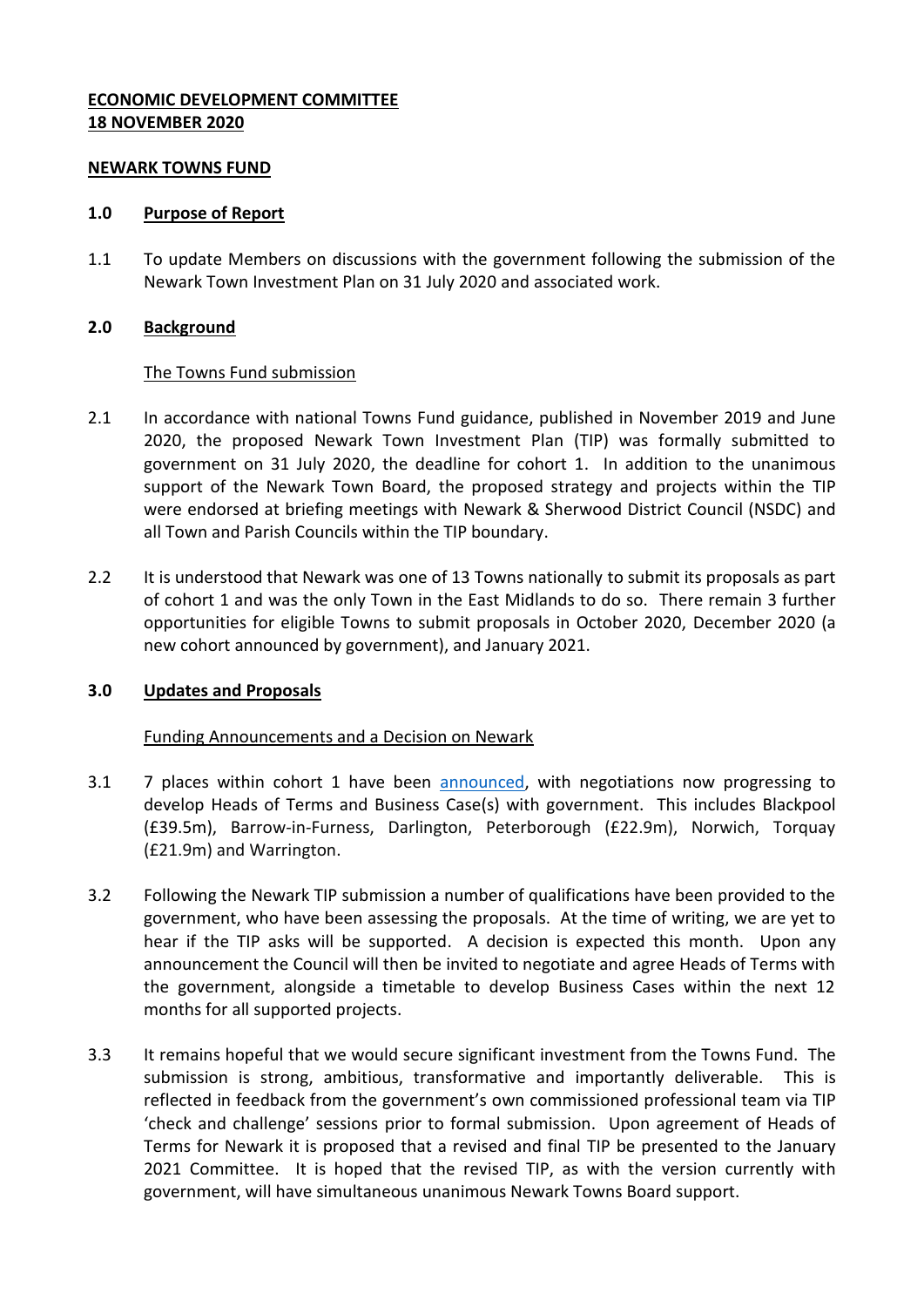### TIP Projects

### 3.4 International Air & Space Training Institute (IASTI)

Members will be aware that one of the key projects within the TIP was the IASTI, which formed part of proposals to provide, in conjunction with the Lincoln College Group, Aviation 360, a University Partner, and Military and Civil aviation industries, a new post 16 education facility for students to access ground, engineering, and pilot programmes. All partners have continued to progress with the project in anticipation of funding being secured. It is envisaged that the IASTI can be operational for virtual intakes as soon as September 2021, with the full facility to follow as soon as reasonably practicable, preferably on the Cattle Market/Lorry Park site as detailed below.

#### 3.5 Smart Innovation, Supply Chain & Logistics Enterprise Zone (SiSLog)

Members will recall that this is a project jointly developed between the Council, the University of Lincoln and the Universities for Nottingham. It is considered that there is a significant logistics and supply chain opportunity given the strategic significance of Newark to the road, rail, and air networks. The Council and Universities have now commissioned further work to understand how this potential can be identified, encouraged, supported, and funded to deliver a new Enterprise Zone in Newark. Further details will be provided to future meetings of this Committee.

3.6 Members will be aware that the proposals for the IASTI, SiSLog, and other commercial development, most notably a hotel (an identified aspiration of the Designation Management Plan for Newark) and student accommodation were envisaged as part of the Newark TIP for the existing cattle market and lorry park site. I can offer the following update on each:

### 3.7 Livestock Market site

Members will recall from the minutes of the September meeting that a tender exercise has been undertaken for an operator(s) to occupy the current cattle market site on a short term basis, with a view to a new facility being established elsewhere, with the Newark Showground being identified as a preferred location. As recorded in the minute there were no successful bids following the conclusion of a due diligence process. It was therefore reported that the current site will now be used to enable the alternative uses identified and promoted by the TIP aspirations.

3.8 Since the September meeting, Officers have been approached by a third party who is exploring the relocation of the cattlemarket to the preferred Showground site. This third party has confirmed that it has no interest in setting up on the existing site. Officers have expressed a willingness to work with this third party to facilitate this relocation to the Showground as soon as practicable. This means that the exiting site is no longer required. In the interests of reducing holding costs and preparing the site for its ability to contribute to the TIP (funding dependant) it will be recommended to the Policy & Finance Committee that funds are made available for Officers to tender for the demolition and secure holding of the existing cattle market site.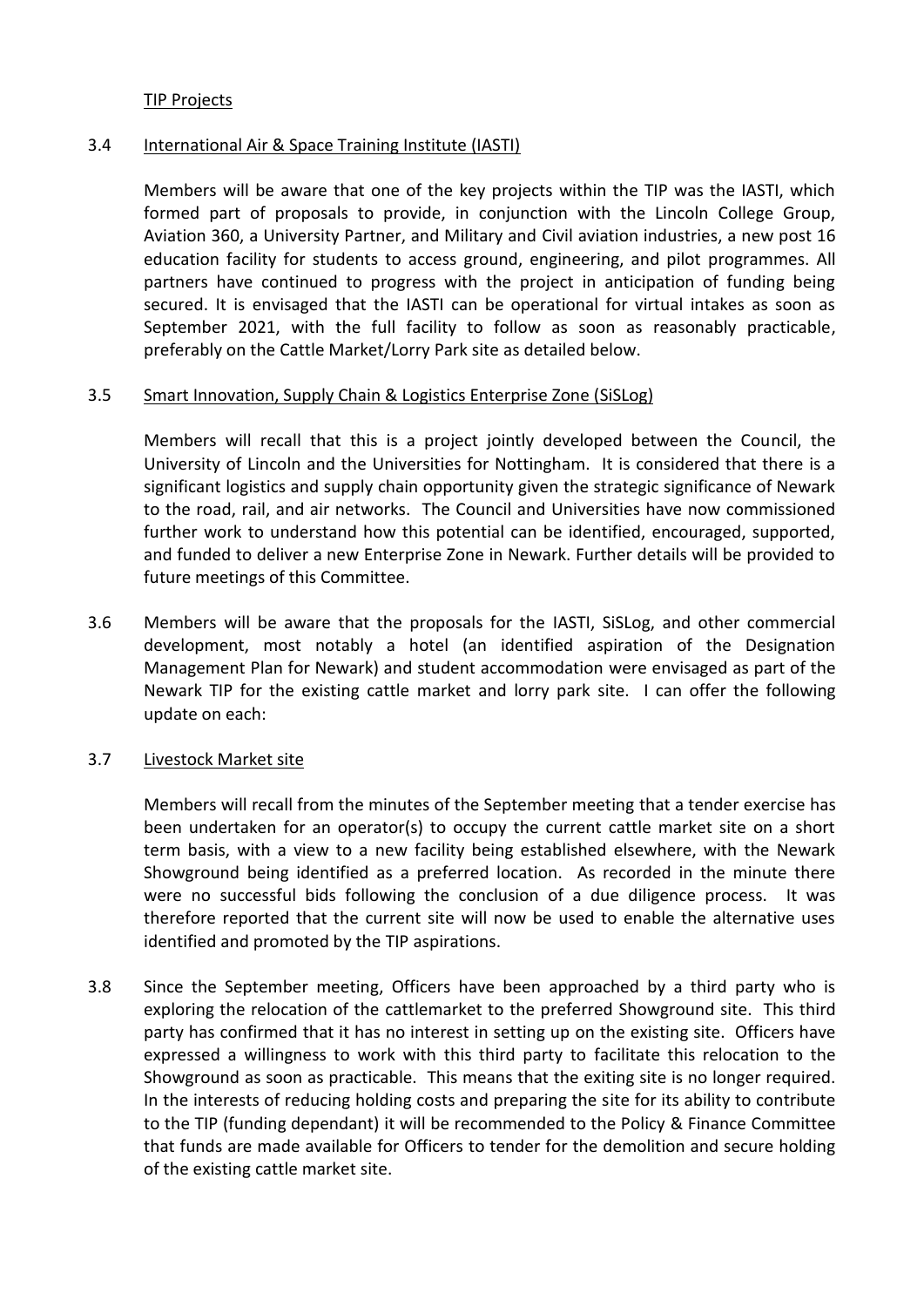## 3.9 The Lorry Park

Members will be aware that the lorry park remains important for the area, in terms of servicing demand linked to the strategic road network and in terms of its fee performance for the Council. The third party interested in relocating the cattle market and Newark Showground themselves, have expressed a desire to see the relocation of the lorry park to the showground if possible and desirable from the District Council's perspective. This is also consistent with the Newark TIP proposals should the IASTI, hotel and other development be secured.

3.10 As Members will be aware it will be necessary, if the Council is to consider the relocation of the lorry park, for feasibility work to be undertaken in order to understand the acceptability (in planning, highways, drainage, and utility terms) and costs of its relocation. It will be equally necessary to liaise with the industry. In order to allow the Council to make a future decision on this issue it will be recommended to the Policy & Finance Committee that a budget be secured for Officers to undertake this feasibility work. Such work will be progressed alongside negotiations with the Lincoln College Group as part of securing, subject to Member approval, the IASTI and associated development.

## 3.11 32 Stodman Street (former M&S store)

Members will be aware that this project was identified in the Newark TIP as one of three which could be progressed utilising the up to £750,000 'accelerated funding' awarded to the Council last month. Following a tender process the Council has now appointed an architectural and commercial team to progress with plan for the repurposing of the building to provide for commercial and/or retail space at ground floor and residential apartments above. Further updates will be provided to this Committee in due course, alongside financial reporting to the Policy & Finance Committee as required.

### 3.12 YMCA Community and Activity Village

Members will be aware of this project, not only via the Newark TIP but also from the previous updates and decisions taken to support the scheme and its overall aspirations to support children and young people and address the social mobility challenges of the town. The YMCA are due to conclude their tender for phase II of the project shortly, with a view (subject to towns funding) of commencing as soon as possible on the new facility.

### 3.13 Newark College Construction Expansion

This is the second of three projects which the Newark TIP identifies as being supported with 'accelerated' funding. The project will introduce stone masonry and expand gas, joinery and bricklaying alongside growing links with new methods of construction. The project is expected to welcome an additional 688 New Students (16-18, Degree, Adult) over the first 5 years. A planning application for the works has been submitted with a decision expected immediately prior to the Committee itself. The LCG are currently out to tender within the construction market to deliver the project.

3.14 The Newark TIP comprises many other projects, which will be subject to updates at future meetings.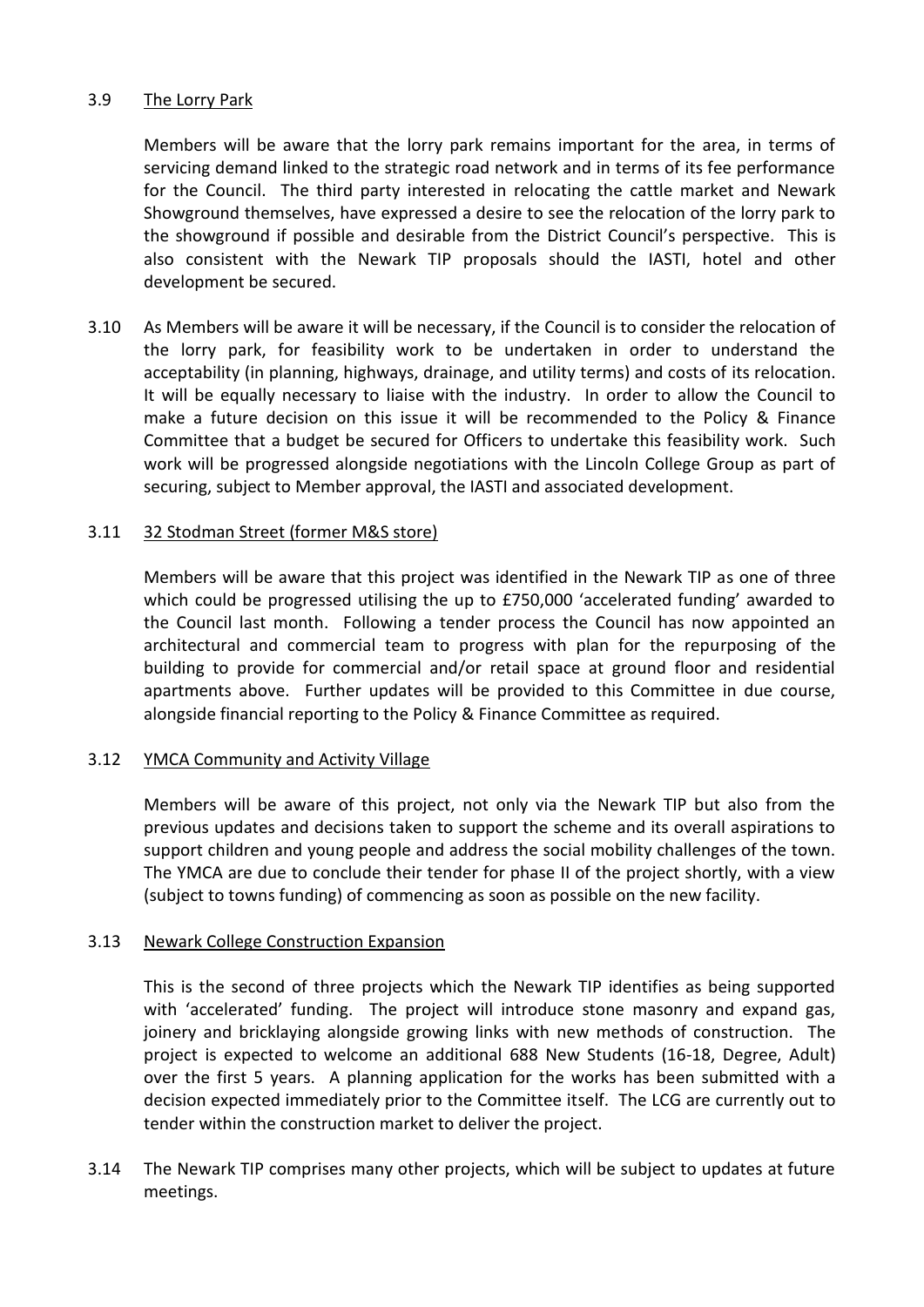## **4.0 Equalities Implications**

4.1 Each of the projects detailed above will be required, if and when they proceed to have regarding to equalities and access implications.

# **5.0 Digital Implications**

5.1 There are digital implications within many of the TIP plans and projects identified, with the need to ensure appropriate digital infrastructure, skills and future innovative and creative employment opportunities being key to many objectives. Each project will be required to identify this as they progress.

# **6.0 Financial Implications (FIN20-21/2016)**

- 6.1 The costs of demolishing the Cattle Market site would need Policy & Finance approval in order to be added to the Capital Programme; financed by borrowing and the implications of such will need to be assessed once an estimated cost has been determined.
- 6.2 The report proposes the following feasibility studies:
	- The relocation of the existing Cattle Market/Lorry Park; and
	- The redevelopment of the site following demolition

The costs of these studies will need an associated revenue budget. This could be funded from the Capital Projects Feasibility Reserve, depending on the cost.

6.3 Any further Towns Fund related expenditure will need to be approved by Policy & Finance Committee to ensure that appropriate Capital Budgets are in place.

# **7.0 Community Plan – Alignment to Objectives**

7.1 The Newark TIP is a direct intervention of such scope and breath that it will significantly contribute to delivering all of the Council's Community Plan objectives.

# **8.0 RECOMMENDATIONS that:**

- **a) Members note the ongoing negotiations with government to secure a capital contribution from the Towns Fund of up to £25m;**
- **b) Members note the ongoing progress of the Newark Town Investment Plan projects listed in section 2.0 above;**
- **c) Members recommend to the Policy & Finance Committee the allocation of appropriate budget to secure the demolition and secure holding of the exiting Cattle Market site;**
- **d) Members recommend to the Policy & Finance Committee the allocation of appropriate budget to undertake feasibility work on the relocation of the Cattle Market to Newark Showground or other identified site(s); and**